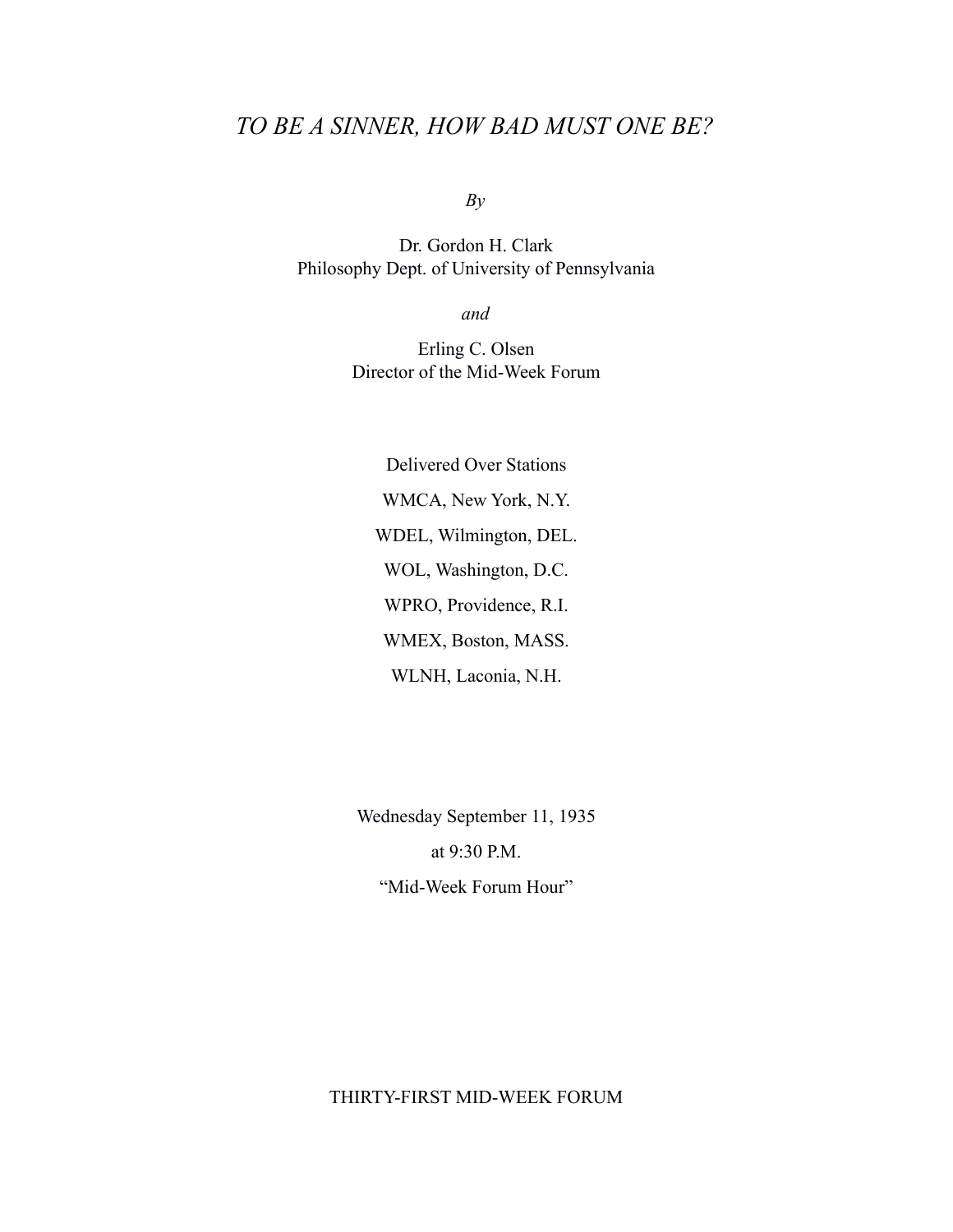MR. OLSEN: It is a pleasure, Dr. Clark, to have you with us again on this program. I remember very well how you told us last Spring of the archaeological discoveries which, from time to time, are confirming the historicity of the Bible. I was particularly pleased with the discoveries that showed that Genesis was historical, for such a large proportion of the vicious, destructive criticism is based on the idea that the early books of the Bible are forgeries of later centuries. Are you going to tell us of more such discoveries tonight, Dr. Clark?

DR. CLARK: No, not tonight, Mr. Olsen. But first let me thank you for so kindly inviting me to participate with you again in this most excellent series of programs, for association with you and your other speakers these Wednesday evenings is a distinct pleasure.

MR. OLSEN: Just a moment. Dr. Clark, before you go any further. This noon, as I entered the restaurant where I was to have lunch, I met a couple of friends - both fine Christian gentlemen. One is a stock broker, and when I suggested that we were having you as our guest speaker this evening and mentioned your association with the University of Pennsylvania, he raised the question: "Can any good thing come out of Nazareth?" As much as it does surprise some people, I assured him there are a few college professors left in this world who do believe the Bible.

DR. CLARK: Thank you. Mr. Olsen. However, as for the subject tonight. I do not wish to speak of archaeology, interesting as it is. For the Bible contains something more important than historical facts. The mere fact that Jesus Christ died, for example, the mere fact, I say, all by itself, is of very little importance. Christianity in its earliest years would never have received a favorable hearing if the apostles told the Gentile world merely that a Man was crucified in Jerusalem. Many men had been crucified; what makes Christ's death so important above all the others is the reason; the explanation which the Bible gives of the historical fact. Christ died is the fact: for our sins is the explanation.

MR. OLSEN: Yes, that is true, but you cannot prove the truth of these explanations, as you call them, the way you prove the bare, historical facts, can you? You cannot dig up some inscription, or some weapon, or artifact to prove this type of thing. Don't you have to argue that archaeology proves the facts true, and then infer that such a trustworthy document must have the explanation right also?

DR. CLARK: There is great force, Mr. Olsen, in showing that a document or a man tells the truth every time he or it can be checked up on, and then inferring that most probably he is truthful the rest of the time. Indeed that is what we do every day. But in addition to this type of inference, there are methods of showing that the Bible is true in matters other than historical fact. These methods perhaps are not as definite as an archaeological discovery. When a prejudiced opponent who is determined never to admit anything in favor of Christianity is confronted with an archaeological discovery he is silenced. But these arguments will presuppose an unprejudiced, sincere person with an average amount of practical wisdom and experience.

MR. OLSEN: Your remarks, Dr. Clark, open up possibilities I should like to investigate. Could you give reasons for accepting, say, the Biblical doctrine of sin? I do not mean that you should prove the existence of evil in the world; everyone admits that. But could you show that men are, as the Bible teaches, inherently evil: governed by an evil principle, called sin, and are in consequence incapable of any spiritual good? In other words, is the Bible true when it says that men are dead in trespasses and sins and are by nature, the children of wrath? This is rather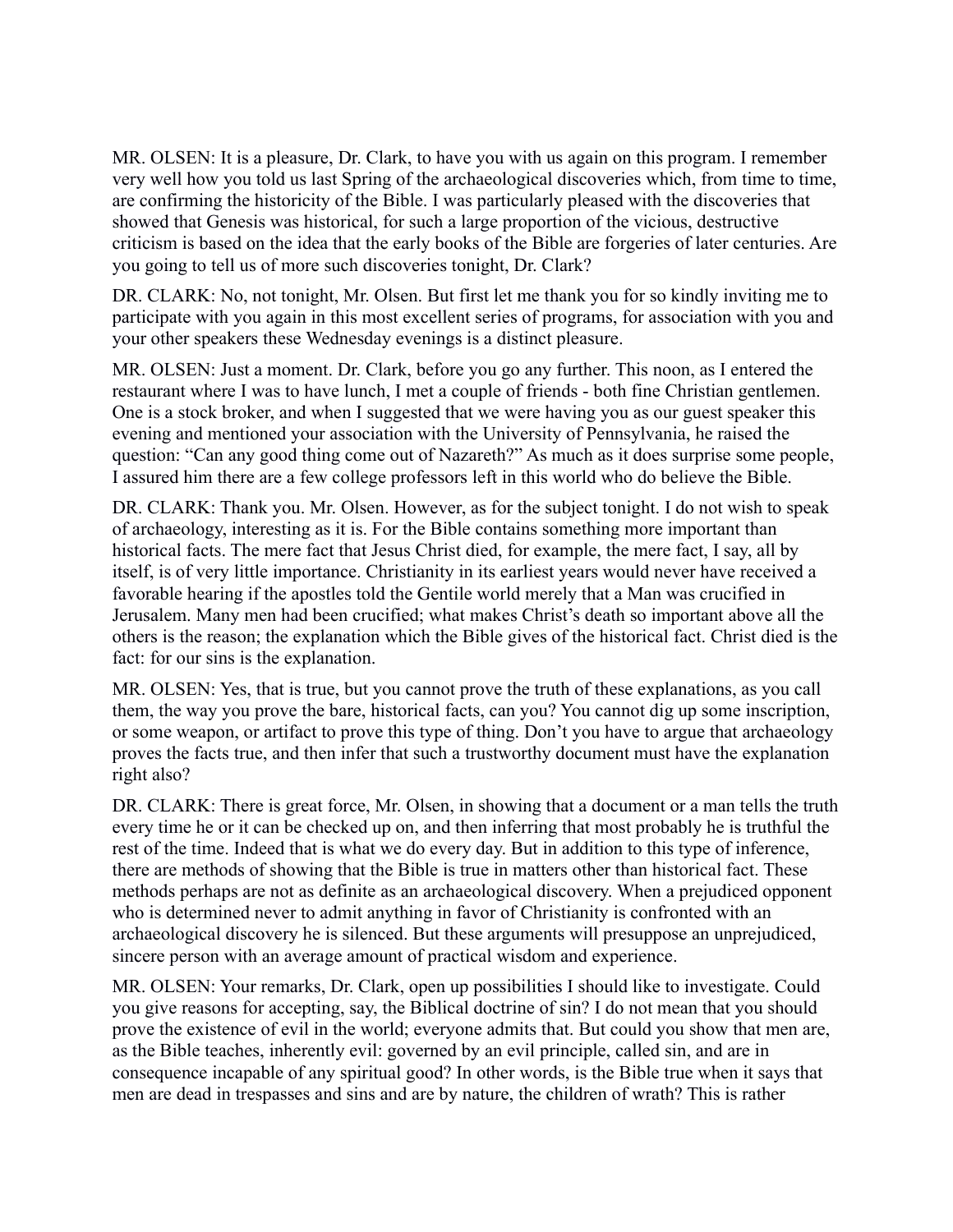important, because one's views on this matter necessarily affect his idea of Christ and the whole matter of redemption.

DR. CLARK: Well, Mr. Olsen, since you have mentioned human depravity, let us suppose two boys are shooting dice. The dice which one boy uses, constantly come seven. The suspicion immediately arises, does it not, that those dice have an inherent tendency to come seven? It is no longer a matter of chance, but there is a cause inside the dice to account for the uniform result. Or, the illustration may be a family, whose members for several generations have all died from T. B. People then point to that family and say it has an inherent weakness, an hereditary tendency to tuberculosis. In exactly the same manner, then, when all men do wrong and no man is perfect, we must assume a uniform cause to explain the uniform result. When all men sin, it is no longer a matter of chance, but is to be explained, as the Bible claims, by an inherent weakness, an hereditary depravity.

This argument is strengthened by the fact that it is not necessary to wait for maturity before this evil tendency manifests itself. Children, as soon as they can tell right from wrong, disobey and do wrong. Even when the parents are Christians, and have trained their children well, and have set them good examples, even then, the children are sure to do evil. How, Mr. Olsen, how can this phenomenon be explained, except by an inherent tendency? And as the children grow older, the disposition to evil grows stronger; for while children are often thoughtless and selfish, it is in adults we find the most malice. Even the Christian adult, whom we believe to be restrained from evil by God's special grace, manifests such a powerful tendency to sin that Paul and many others say: "… What I would, that do I not; but what I hate, that do I." If, then, there be no such evil in man; no such inherent and hereditary depravity, why, we ask, why are not all children perfect, and many adults as well?

MR. OLSEN: You have put your argument very forcefully, Dr. Clark, but I fear you have left yourself fatally vulnerable in one spot. Do you not see that if evil deeds prove an evil tendency, good deeds prove a good tendency. In fact, though there are crimes aplenty, men's good deeds far outnumber their evil deeds. Even the desperate criminal does not rob and kill every day, and in the case of ordinary folk, their good is obviously greater than their evil. The very fact that ordinary folk rebel at crime, and want laws against crime enforced, shows that by nature they are pretty good after all. In this case the Bible has presented a distorted picture of human nature, and is to that extent untrue - at least on the basis of your argument.

DR. CLARK: Mr. Olsen, I regret I am forced to say that your objection is an example of that clever type of sophistry which substitutes an irrelevant question for the main point.

MR. OLSEN: Woof, that hit the mark!

DR. CLARK: The real question is not the proportion of good deeds to evil - this can be discussed in a moment. The real question is: Does man tend in his heart to innocence and favor with God, or does human nature invariably lead him to sin? Now, innocence and favor with God depends on perfect obedience to His commands. A man either obeys or he does not. He is either perfect or a sinner: There is no middle term. For God, being God, cannot require less than His requirements. The proportion of good to evil is beside the point. Consider a ship crossing the Atlantic. It is a slow ship and would take two weeks if it completed its journey. But, unfortunately, this ship is destined to sink. Now then, although sure to sink; would you call it a good ship merely because it goes more than half the journey? It sails very well for ten days: it uses only one day to sink. The proportion, therefore, between its good and evil days is ten to one.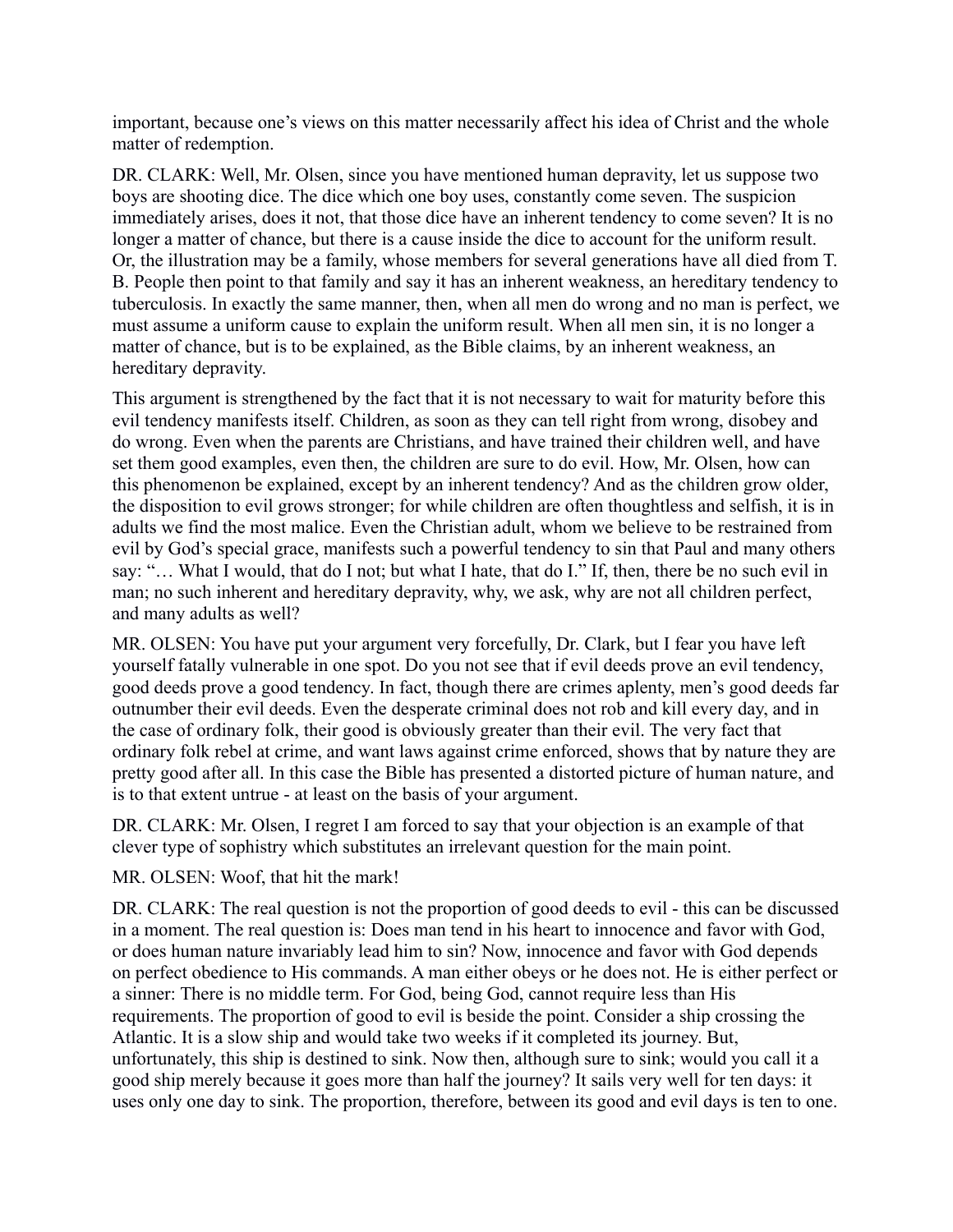But, is it a good ship? Of course not, and human nature is likewise evil, regardless of proportions.

MR. OLSEN: Yes, you are clearly right about the ship, but doesn't the idea of proportion have some weight in human nature?

DR. CLARK: If you want to take proportion into account, Mr. Olsen, I am sure you would want to figure it correctly. To do so, we must remember that sin includes not only doing what God tells us not to do; it includes as well, not doing what God tells us to do. Now, I should like to substantiate the Biblical doctrine without recourse to the Bible itself, but it seems to me that even a non-Christian, if not prejudiced against all religion, would admit the validity of Christ's command: "… Thou shalt love the Lord thy God with all thy heart, and with all thy soul, and with all thy mind, and with all thy strength: ... and thy neighbour as thyself." But, let me ask, who does, and what proportion of the time does he do it? Obviously, nobody ever does. What then becomes of the idea that men's good deeds outnumber their evil deeds? Or, put it this way - If an acquaintance does us some slight injury, we can get terribly angry about it. Now, contrast this lively anger about a slight injury, with a good man's slight love for God Who in Himself is so excellent. It is out of all proportion. How can we explain this incongruity, except by a peculiar kink in our nature, an inherent tendency, an hereditary depravity?

MR. OLSEN: When you refer to man's relation to God, it seems to me that anyone who sincerely faces the situation will admit that we do not honor Him as we should; moreover, when you look at it that way, the argument about proportion is all in your favor. But still, I am not sure it proves your main point. You wished to prove an inherent, hereditary depravity. Now, cannot the evil actions of men be explained by the fact that they follow bad examples? The non-Christian may no longer assert that human nature is absolutely good; he may say it is good enough, but weak in spots, and succumbs to the powerful influence of bad example.

DR. CLARK: Mr. Olsen, there is no question about the existence of bad examples, nor is there any doubt as to their power. But, all through this argument it is the existence of bad examples we have been trying to explain. We have asked, why do men do wrong, and this last reply of yours is that some men do wrong because other men do wrong. This is no reply at all. The universality of bad examples is exactly what needs to be explained. The Bible explains it by asserting that human nature is perverted: the non-Christian cannot explain it simply by reasserting its existence.

And as for the powerful influence which these people say bad examples exert on men, how is this explained? If human nature were positively good, as some say, bad examples should have no influence at all: and if human nature is at worst, weak, then at least some men should escape this influence. The non-Christian who relies on bad example, to avoid admitting the doctrine of human depravity, argues that men are pretty good after all. Then why do not good examples have as much effect as bad examples. For instance, Noah was undoubtedly a good man and set his children a good example. Moreover, his children had experienced the flood, which both showed them the punishment due the wicked and at the same time removed the bad examples from their midst. Yet, Noah's family rapidly became wicked, in spite of these advantages. Or, if you think this is defending the Bible by appealing to it, substitute for Noah any good parent, and see if his constant good example is more, or less, powerful than the sporadic bad examples children meet on the street.